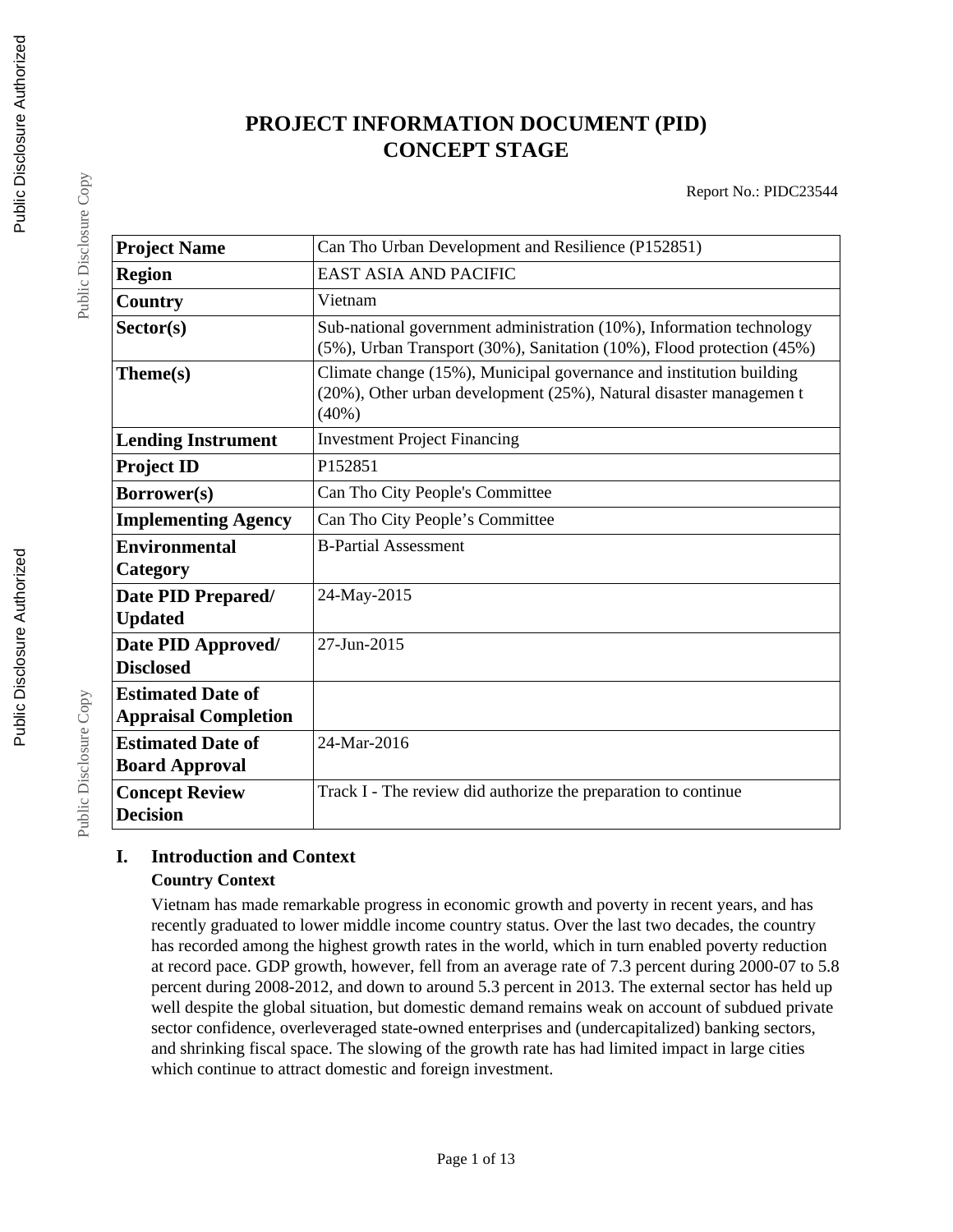An integral part of Vietnam's transition from low- middle income to advanced status has been its transition from a largely rural to urban economy. Economic progress has coincided with rapid urbanization, with Vietnam sustaining a 3 percent annual urban population growth rate from 1999 to 2011. Most of the country's urban and economic growth over the past ten years has been concentrated in Hanoi and Ho Chi Minh City and their economic regions. However, medium size cities, such as Can Tho, have also been urbanizing rapidly and have over time increased their contribution to Vietnam's economic growth.

Can Tho City is the 4th largest city in the country, with a population of approximately 1.25 million, and an urban annual growth rate of 5.0 percent between 2005- 2012. The city is the economic engine of the Mekong Delta Region and currently enjoys 11.67 percent annual GDP growth (2013). Moreover, Can Tho is becoming a hub for high-tech agro-industrial production and aquaculture, food processing, and export, thereby becoming a major actor in promoting food security in the Mekong Delta.

Low-income areas within the city are characterized by high population densities and lack of, or poorly maintained, infrastructure and inadequate social services. The poverty rate of the whole city is still rather high despite that in the past years, poverty rate had decreased in average 1 percent per year. According to the poverty standards of MOLISA, the percentage of poor and near-poor in Can Tho city is about 6,1 percent (2014). The percentage of poor and near poor people will increase if accounted for students and immigrants from other provinces in the region coming to the city to study and work. According to a 2009 survey, 31 percent of the population is within the bottom 40 percent income, ranked 11th out of 63 provinces/central cities of the country (meaning that poverty rate of Can Tho city is higher than other 4 central cities and 6 provinces).

The Mekong Delta is considered vulnerable to climate change and disasters. People living in the Mekong Delta have faced serious challenges from alluvial and tidal flooding, salt water intrusion, and sea level rise. Flooding has significantly impacted the socio-economic development of the city and the entire Mekong Delta as a whole, given the major role the city plays in the development of the Region. Each year, about half of the Delta is flooded by overflow of 1 to 3 meters in depth.

As one of the 13 Mekong Delta provinces, and being located along the Bassac River (Hau River), Can Tho City shares the hazards of the larger Mekong Delta. The city is susceptible to flooding caused by Mekong alluvial overflow, high tides, and extreme rainfall events. Seasonal flooding typically impacts 30 percent of the city area, but has recently increased to 50 percent. Close to 95 percent of the total land area is less than 1.0 meter above mean sea level, except for the built-up urban area located along the bank of the Hau River, which is about 2.0 meters above mean sea level. The maximum water level reached about 2.15 meters during a major flood event in 2011.

#### **Sectoral and Institutional Context**

The Mekong Delta is a complex natural system that includes significant human development. Competing interests are balanced between types of agricultural production (agriculture and aquaculture) while needs are also balanced between protecting communities from flooding and ensuring efficient agricultural production. In recent times, economic development and climate change have stressed the Mekong Delta system, which has resulted in increasing disaster risk today and greater risk in the future. These risks include flooding, drought, and storms as well as increasing natural challenges such as subsidence and salinity.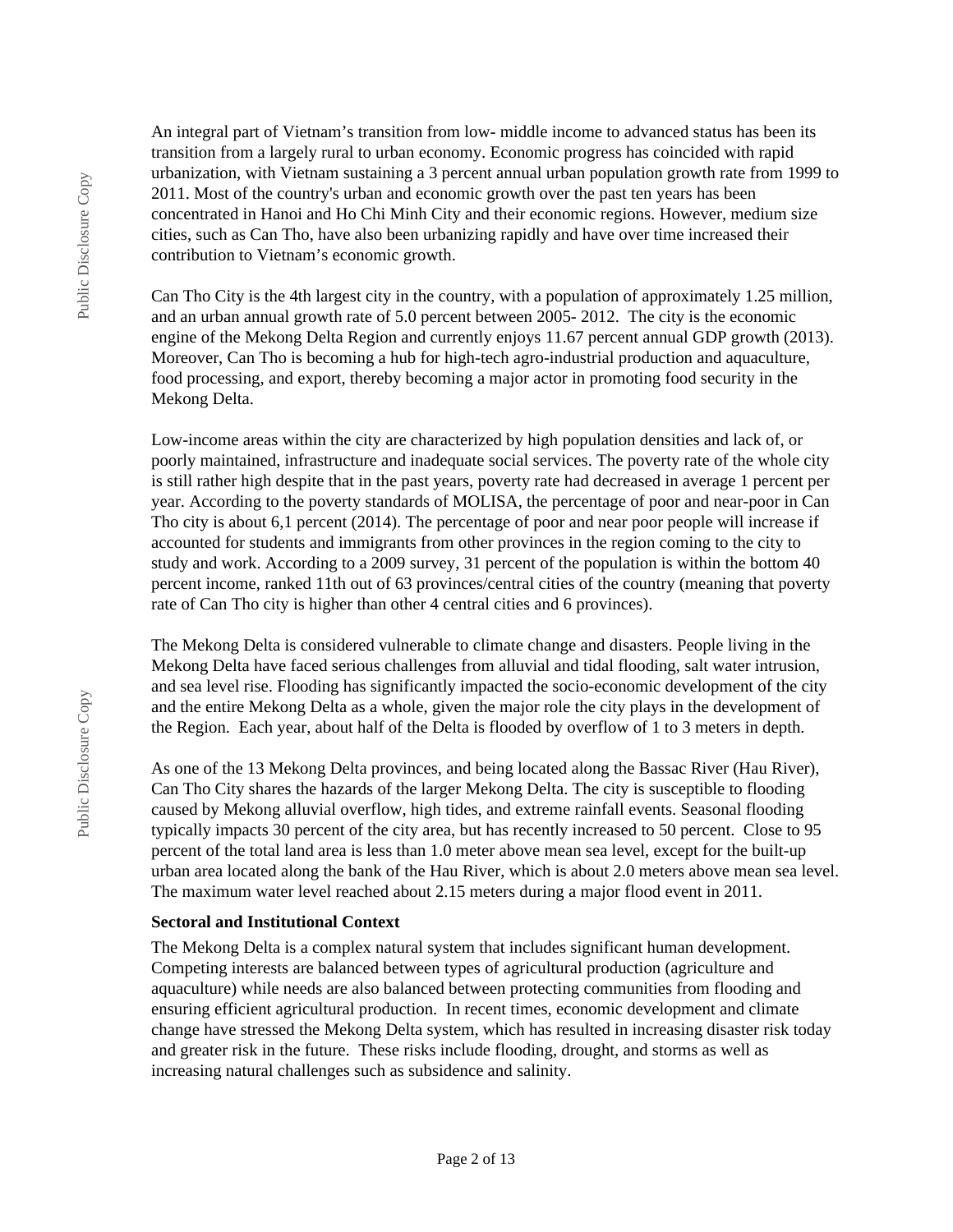To support the Government in proactively adapting to these changes, the Bank is working to develop two investments. The first investment analyzes the Mekong Delta system as a whole and will propose interventions to address the complex balances for competing resources to strengthen integrated climate resilient management and development. It will support structural and nonstructural measures to strengthen regional and provincial-level planning capacity for sustainable Delta-wide development. The second investment – this Can Tho Urban Development and Resilience Project – will invest in supporting the urban core of Can Tho, as a Mekong regional socio-economic development hub, to become more resilient to a changing delta and promote sustainable urbanization and transport corridors.

Any intervention made in Can Tho could impact other provinces and vice versa. Therefore, the flood intervention approach for Can Tho must be in line with the Delta-wide approach. Given the potential of specific investments in the Mekong to negatively impact other provinces, there are several flood risk management plans that have been, or are being, developed for the Mekong Delta Region and Can Tho City. Each of the Mekong Delta plans converge on the priority to protect the developed urban areas/cities in the Mekong Delta, including Can Tho, through a set of flood protection structures and tidal prevention gates. In addition, the flood risk management plans for Can Tho City prioritizes protecting the core urban area of the city as a necessary immediate action. This prioritization takes into consideration the importance of the urban core to the economic growth and development of the City and the entire Mekong Delta Region.

In recent years, the city drainage system in the core urban area of Ninh Kieu District has been improved with funding from local resources, the central government, KfW , and the World Bank. However, the prevention of river flooding, including tidal effect, has not been adequately addressed. As a result, the city was seriously flooded in 2011, 2012, 2013 and 2014. The current Flood Control Master Plan, developed by Ministry of Agriculture and Rural Development (MARD), proposes a series of interventions to mitigate the impact of tidal flows to the city's canal network particularly in the high tide season. At the same time, the drainage and sewer system master plan for the city lay out a set of immediate actions to improve the drainage capacity of the existing canal and pipe systems. A combination of "low-regret" engineering solutions , including closed embankment, tidal gates/valves and improved drainage is necessary to address the flooding problem in the urban core. None of these interventions alone is sufficient to reduce the flood risk in the city.

Can Tho is urbanizing rapidly. In fact, the built up area is growing at a compounded annual growth rate of almost 17 percent while the annual urban population growth has been 5 percent. Approved by the Prime Minister in 2013, Can Tho's Master Plan is up-to-date and comprehensive, but support is needed to help prioritize spatial developments that integrate transportation with designated landuse by offering guidelines for a phased implementation of the Master Plan in line with the goals identified in the Socio-Economic Development Plan. Moreover, this rapid urban growth is straining the city's ability to keep up with demands for infrastructure such as roads, drainage, and sanitation.

Recent flooding has affected an average of 2,000 ha (about 69 percent of the total core urban area) and more than 200,000 people each year. In addition to the serious damages to assets, flooding also interrupts economic activities in these core urban areas. According to the city's analysis, urban flooding caused direct economic damages of more than US\$300 million in the last 5 years. A recent study by the International Institute for Environment and Development estimates total (direct and indirect) annual economic losses due to flooding at US\$ 642 per household, which represents 11 percent of each household's annual income. City-wide, this could represent some US\$130 - 190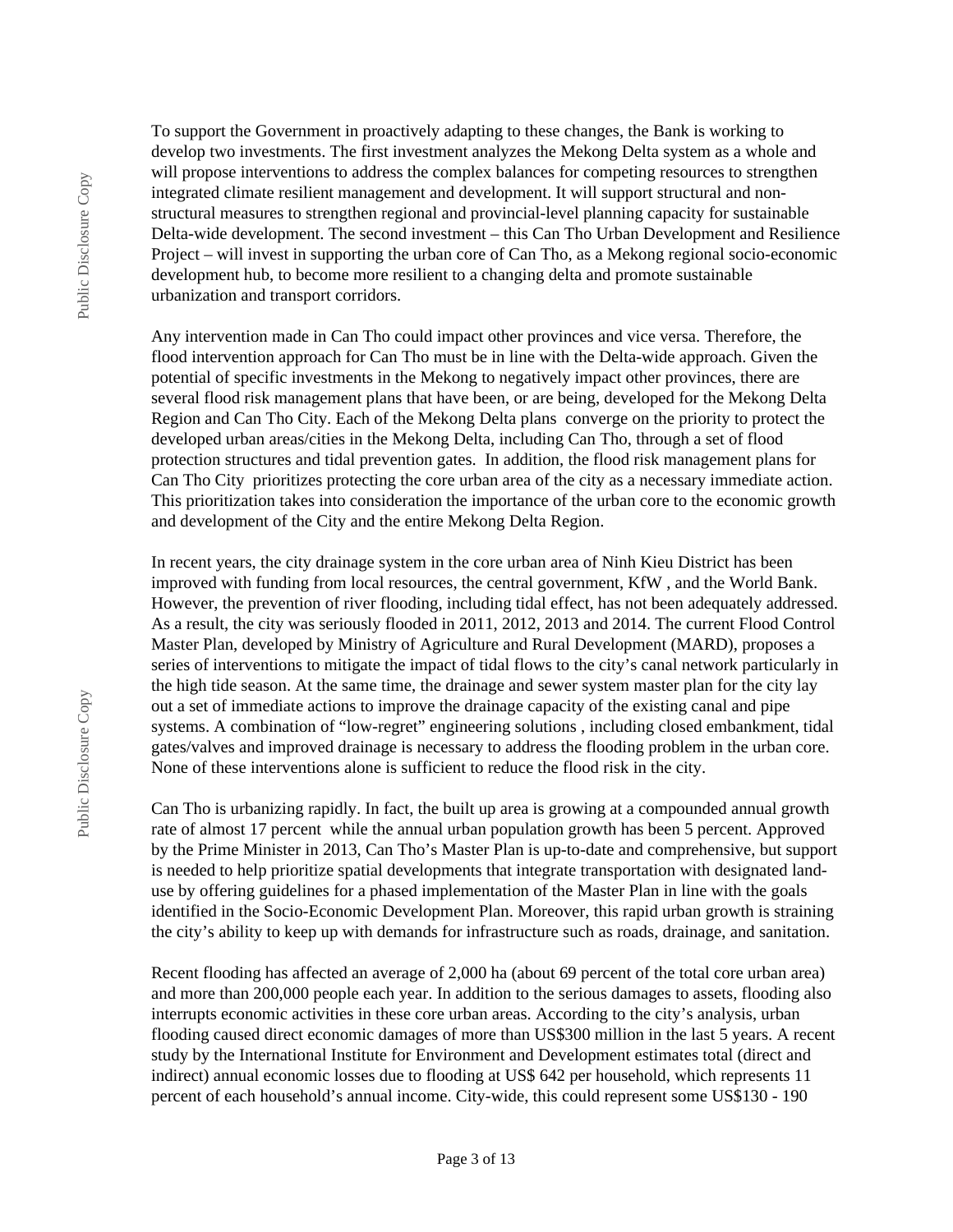million in damages and losses per year due to flooding.

A number of factors contribute to flooding in Can Tho, including heavy rainfall, tidal increase, poor drainage in built-up urban areas, and land subsidence. In 2000 and 2011, the Hau River overflowed and caused serious flooding in the Ninh Kieu and Binh Thuy districts. In addition, the core urban area is affected by high tides and heavy rains during flood season.

Recent analyses show that the maximum water level in Can Tho has continuously increased over the last 15 years even though the water level upstream did not change. The increased water level in the city is caused by stronger influence of tides due to morphology changes of the Hau River and probable land subsidence. In addition, sewer systems in the city are generally old and of insufficient capacity to deal with high rainfall events, while many parts of the city do not yet have drainage systems. Rapid and uncontrolled urbanization has resulted in encroachment on many natural canals, significantly reducing water drainage capacity of the city drainage system. As a result, urban flooding from rainfall events and high tides is a regular occurrence. Projected climate change impacts are expected to worsen this situation.

Addressing the challenges associated with flooding and rapid urbanization in Can Tho is necessary to improve the quality of life for urban residents. Doing so will sustain and strengthen economic growth in agriculture, aquaculture and the tertiary sectors. Improving the city's resilience to disasters and capacity to manage urbanization are critical to the larger goal of reducing extreme poverty and boosting shared prosperity.

Transport infrastructure in Can Tho is predominantly dependent on roads, rendering the transport sector vulnerable to disruptions caused by seasonal flooding. While the city has proactively assessed transport investments based on flood risks, the link between transport and urban land-use planning is not fully taken into consideration. In general, road investments in Can Tho have tended to focus on providing improved access to existing communities or providing access to large-scale economic development sites. The scale and nature of land-use along the roadways has not been sufficiently monitored or planned, and the result has been sprawling growth into low-lying areas.

Transport plays a major role in inducing and guiding urbanization, and transport investments in Can Tho should be used to strengthen the role of the urban core as the locus of development and growth. Over 85 percent of manufactured goods are transported through roads in Vietnam, while an increasing number of bottlenecks is hampering the movement of goods and people. Thus, improving the efficiency of road freight transportation is critical to support industrialization and modernization of Vietnamese economy as well as to increase the economic returns from investments. Increased accessibility and connectivity as a result of new and improved transport infrastructure is also likely to increase land values and investment opportunities along transport corridors, which is valuecreation that the local government can capture using a variety of mechanisms and convert into public revenue.

Global experience indicates that rapid urbanization and increasing incomes are normally accompanied with fast growing motorization, which in turn generates or increases problems such as traffic congestion and air pollution. While it is perhaps unavoidable to construct new roads in order to accommodate rapid urban growth, road construction needs to be accompanied by sound urban planning and management. This will include a feasibility study for a Bus Rapid Transport (BRT) and concepts such as transit oriented development (TOD) and pedestrian oriented design (POD) will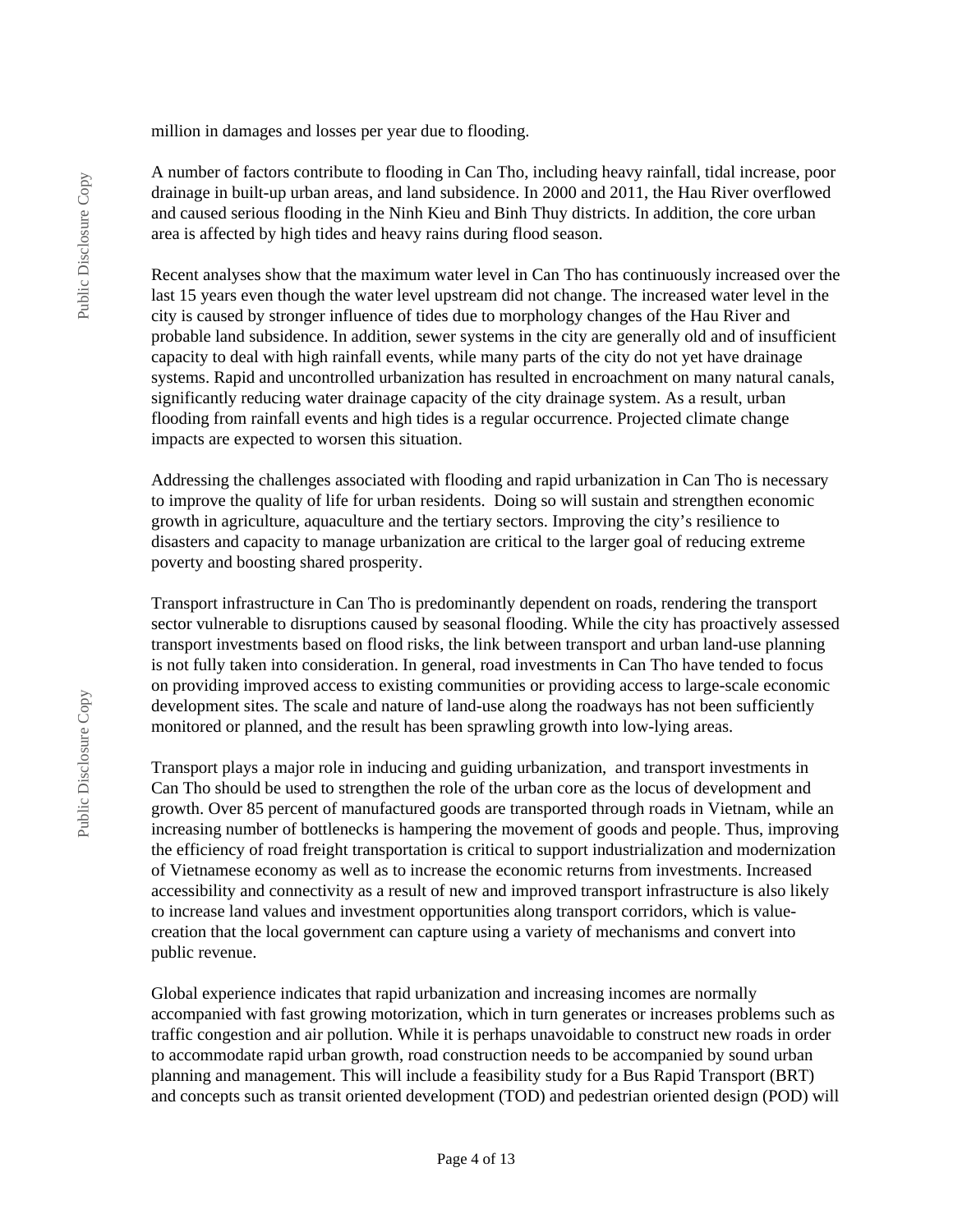be utilized to guide land-use planning and development along integrated transport corridors.

The urban transport system of Can Tho is formed and oriented along vertical and horizontal axes. There are only a few horizontal axes connecting to the vertical axes. These horizontal axes are far apart from each other thereby limiting interconnectivity. Thus, transport flows through the urban center, creating increased traffic density in the urban core, increasing transport costs and subsequently product costs, reducing investment attractiveness and competitiveness. Unlinked transport infrastructure also decreases regional and interregional transport connectivity, lowering the speed of goods circulation and subsequently affecting the economic development capability as well as access of residents to social infrastructure. Main urban axes such as 30/4 road, 3/2 road, Nguyen Van Cu road, Quang Trung – Cai Cui road play the role to connect National Highways to port clusters, airport to provinces in the region and is the main urban transport corridor of the city.

With the rapid and inadequately planned urban and economic growth, development of urban transport will become more urgent and difficult. Poor connectivity will reduce investment opportunities especially in the rapidly urbanizing areas of Ninh Kieu, Binh Thuy and Cai Rang. If left unaddressed, traffic congestion will increase, leading to decreased traffic safety, air pollution and decreased access to urban services.

Can Tho has an opportunity to address the two primary threats to its socio-economic development goals—flooding and uncontrolled urbanization—by more proactively guiding urban growth to areas with lower flood risk, including the higher elevation areas near the heart of the city. However, the current lack of coordination among institutions hampers integrated management of flood risks and effective investments in flood prevention from being realized.

There are two entities with a mandate to coordinate and mainstream flood management in Can Tho —the Climate Change Coordination Office (CCCO) and the City Committee for Flood and Storm Control (CCFSC)—and there are four departments involved in the design, operation, and maintenance of the drainage and flood control systems. Specifically, the Department of Transport (DOT) manages the piped drainage system and part of the open canal system in the city. The Department of Agriculture and Rural Development (DARD), under which the CCFSC is located, manages open canals with an agricultural drainage purpose as well as the flood control system, including embankments and tidal gates. The Department of Natural Resources and Environment (DONRE) is responsible for water resource management. Finally, the Department of Construction (DOC) is responsible for issuing building codes for drainage systems, but does not manage or operate them. There is a need to consider these structures as part of one flood management system with one consolidated operations and maintenance procedure. This project will seek to promote coordination across relevant agencies and build management systems to improve spatial planning and flood risk management, while also supporting the development of a transport management system.

#### **Relationship to CAS**

The proposed project is consistent with the World Bank Country Partnership Strategy (CPS) for Vietnam (2012-2016) and contributes directly to all three pillars of the strategy: "Competitiveness", "Sustainability" and "Opportunity". Furthermore, the proposed project would address the cross cutting theme of "resilience" by increasing the ability of Can Tho and its people, economic assets, natural resources, and businesses to withstand the impacts of natural and man-made hazards, including the consequences of climate change. The operation's cross-cutting nature is reflected in its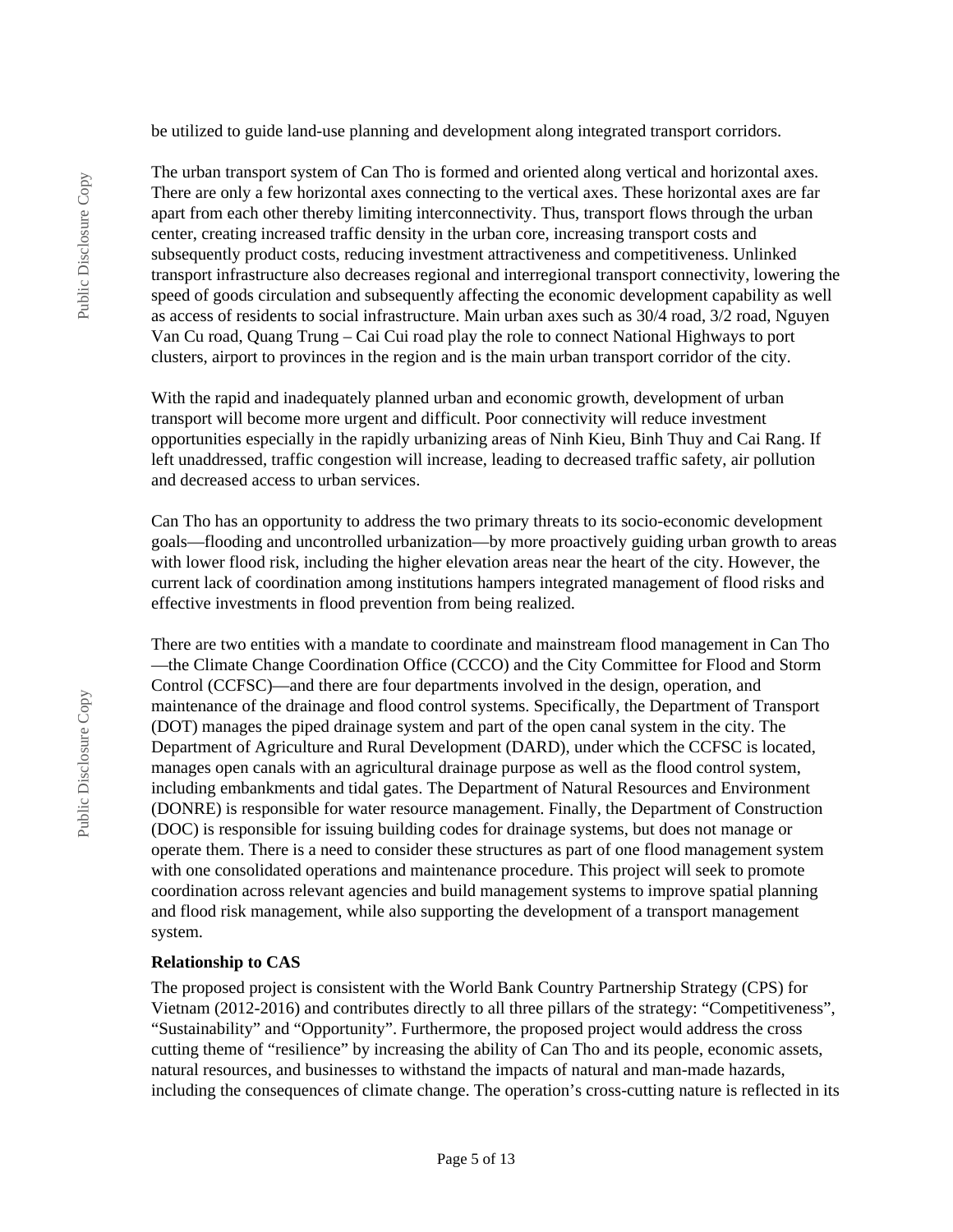direct support to the following CPS outcomes:

- Outcome 1.2: Improved Quality and Efficiency of Infrastructure Services.
- Outcome 2.2: Strengthened Environmental Protection and Management.
- Outcome 2.3: Enhanced resilience to natural hazards and climate change.
- Outcome 3.2: Improved basic infrastructure and public service delivery and access.

The proposed project is well aligned with the Bank's "twin goals" of eliminating extreme poverty and boosting shared prosperity through economic growth among the bottom two quintiles. According to the 2009 census, 12 percent of the population in Can Tho is poor and 31 percent of the population belongs to the national bottom 40 percent of income, which is much higher than that of the other 4 central cities and 6 other provinces. The proposed project is expected to have a positive effect on Vietnam's poverty reduction efforts by improving mobility, flood prevention, and sanitation in the urban core of Can Tho City. Although the two inner city districts Ninh Kieu and Binh Thuy have the lowest proportions of the city's poor, 1 and 5 percent respectively, they host most of Can Tho's commercial and business activity providing income opportunities for residents from neighboring districts and provinces, including numerous small vendors and informal service providers.

The proposed project will also help to support shared prosperity objectives. The danger of erosion for the last pockets of slum dwellings in the urban core will be reduced. The project would help induce growth in the city's lower risk areas through investments in urban corridors and public transportation will allow a growing number of low-income households to settle in safe areas nearby the city center. The city's requirement to allocate 10 percent of land parcels to public use, including resettlement, will ensure that low-risk areas are made available to the lowest income groups. In addition, poverty and flood maps will be updated during project preparation to show the poverty rate and bottom 40 percent population distribution in relation to flood-prone areas

### **II. Proposed Development Objective(s)**

### **Proposed Development Objective(s) (From PCN)**

The project objective is to reduce flood risk and increase access to urban services in project areas of Can Tho City.

### **Key Results (From PCN)**

At the project level, PDO indicators for the proposed project include the following, and will be disaggregated by gender and income level (bottom 40 percent), where appropriate.

• Reduction in the number of households within existing urban area exposed to 1 in 50 year floods

- Reduction in hours of business disruption in Ninh Kieu due to flooding
- Reduction in travel time between Ninh Kieu and Cai Rang

Intermediate outcome indicators include the following:

Reduced Flood Risk:

- Length of new embankment installed
- Length of upgraded embankment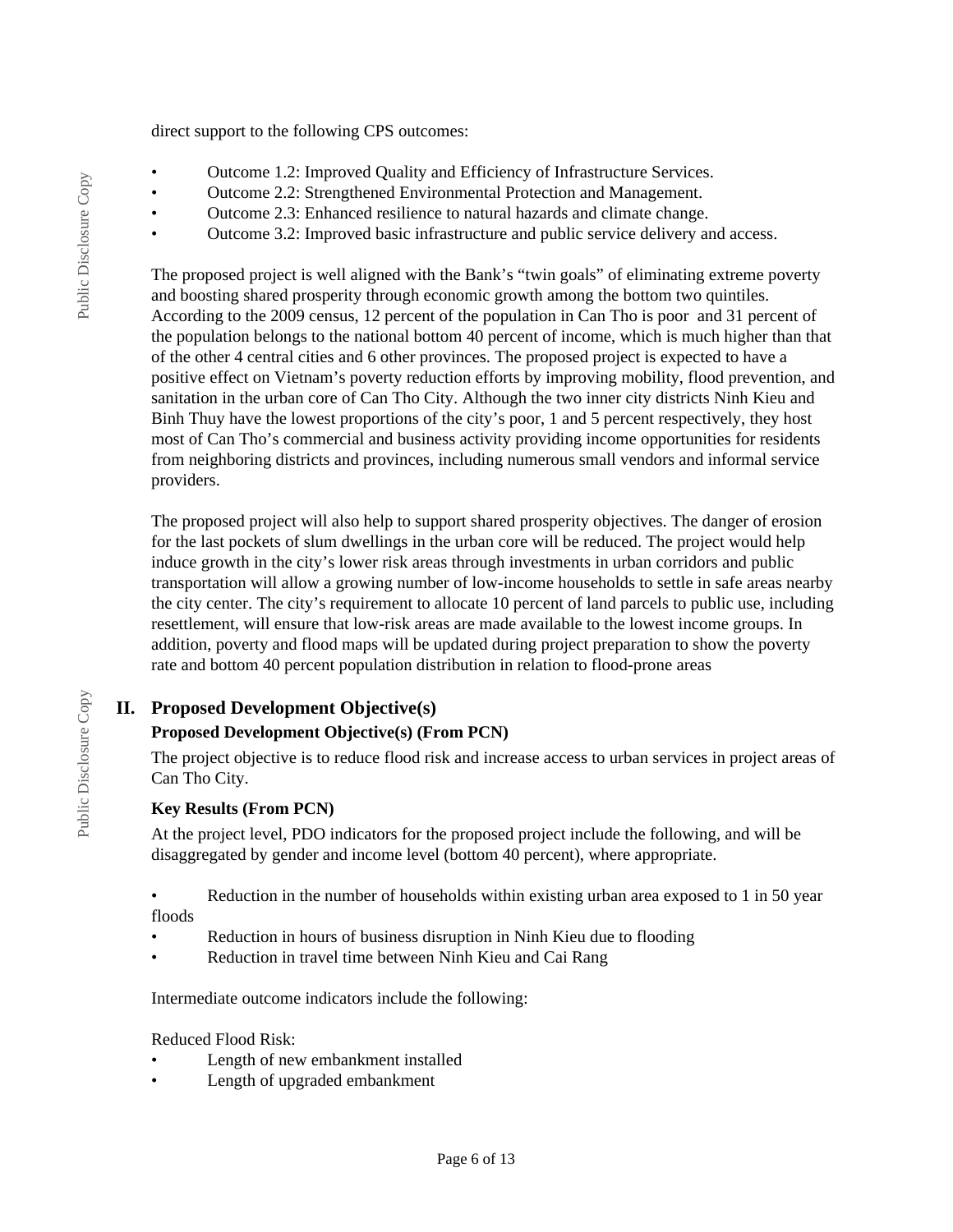- Length of drainage/wastewater system upgraded
- Area provided with irrigation and drainage services (CSI)
- Comprehensive flood risk information system established
- Percentage increase of digitized detailed area plans (as opposed to paper-based plans)

Increased access to urban services:

- Length of non-rural roads constructed and rehabilitated (CSI)
- Number of people in urban areas provided with access to all-season roads within a 500 meter range under the project (CSI)
- Length of bridges constructed
- Number of participants in consultation activities during project implementation (CSI)

### **III. Preliminary Description**

#### **Concept Description**

The proposed project is part of the World Bank's long-term engagement on the topics of urban development, disaster risk management, and climate change in Can Tho over the last decade. This includes lending operations such as the Vietnam Urban Upgrading Program (VUUP1) (approved in 2004 with additional financing in 2009; US\$ 50.7 million for Can Tho) and its successor the Mekong Delta Region Urban Upgrading Project (VUUP2) (approved 2012; US\$ 69.9 million for Can Tho) as well as numerous studies and technical assistance initiatives. The project leverages non-structural infrastructure measures within areas of resilience planning (Local Resilience Action Plan, 2013; City Strength Diagnostic, 2014), climate adaptation (TA for Can Tho City Steering Committee on Climate Change, 2009) and disaster risk management with a focus on flooding (Integrated Flood Risk Management Plan for Can Tho, 2013). To date, this bundle of activities has succeeded in: i) constructed or rehabilitated over 50km of primary, secondary, and tertiary drainage; ii) dredged and upgraded over 8 km of canals; iii) extended water supply to 13,500 households; iv) provided sewer connections to 84,000 households, and; v) connected 7,000 households to the power grid. When completed in 2017, the two urban upgrading operations will have addressed most of the large low-income areas (LIA) in the urban core.

While previous investments have focused exclusively on urban upgrading, the proposed project will support resilient development by proactively guiding growth to low risk areas near the heart of the city while improving connectivity in the city center, sanitation and the living and working environment. Integrated flood risk management and compact urban development require a balance of structural and non-structural interventions. Therefore, the proposed project comprises two structural components (1 and 2) and an infrastructure systems component (3).

The construction of transport links such as link between CMT8 – provincial road 918, Tran Hoang Na road and bridge, and 2nd unit of Quang Trung bridge is necessary and urgent to address the aforementioned urbanization issues and increase connectivity, decrease transport time from main urban axes to the national highways, port clusters, airport branching to other provinces in the region. Furthermore, the transport investments will promote land development along the routes, which will increase public revenues and connect residential areas, sport centers, and university villages. These investments are expected to redistribute the population to live in areas with lower risks from climate change impacts.

Increased accessibility and connectivity as a result of the new and improved transport infrastructure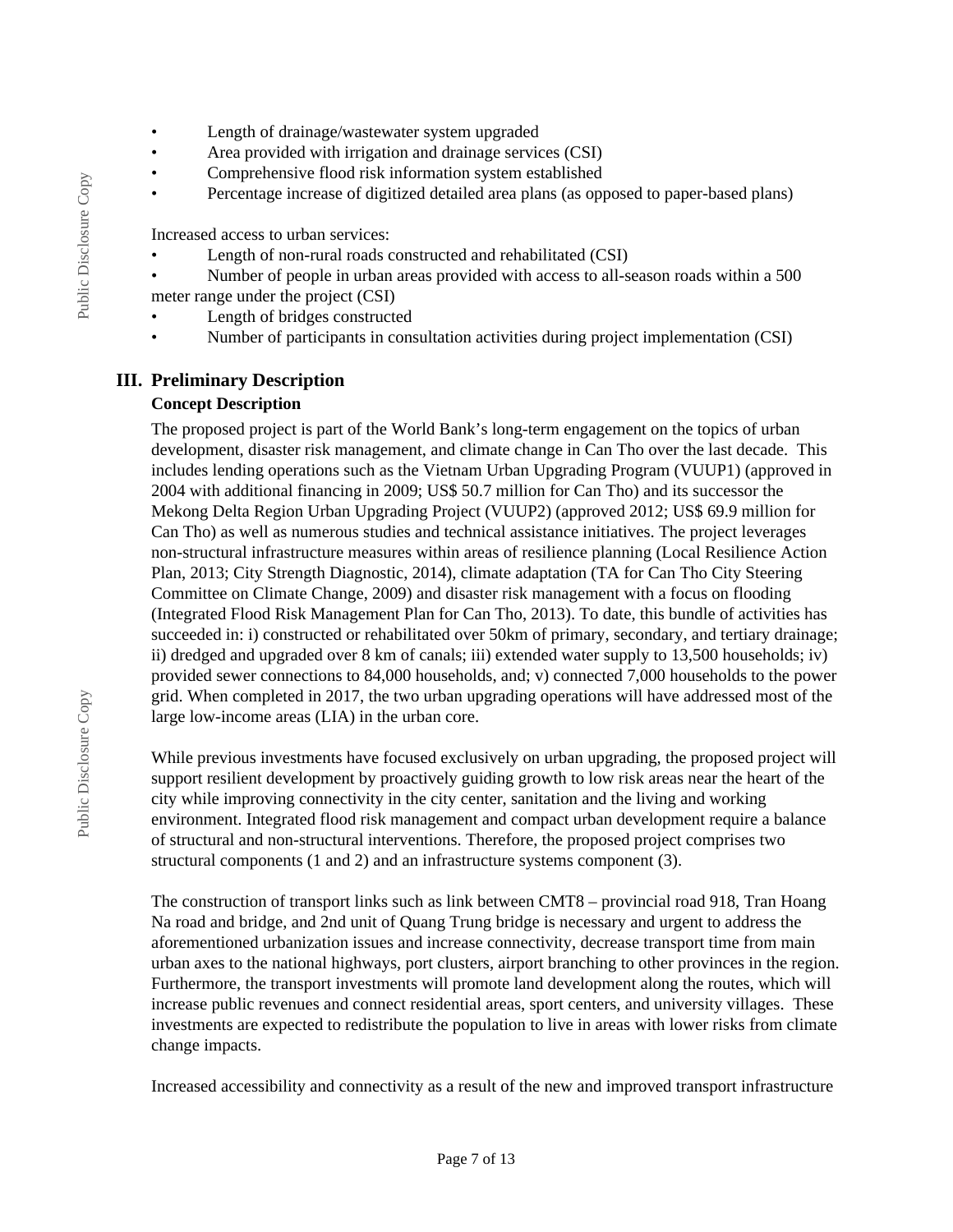is likely to increase land values and investment opportunities along transport corridors, which is value-creation that the government can capture using a variety of mechanisms and convert into public revenue. The City has an opportunity to address the two primary threats to its socioeconomic development goals, flooding and uncontrolled urbanization, by more proactively guiding urban growth to areas with lower flood risk, including the higher elevation areas near the heart of the city.

A combination of "low-regret" engineering solutions , including surrounding embankment, tidal gates/valves and improvement in the drainage system is the most appropriate and necessary solution to address the flooding challenges in the urban core. However, none of these interventions alone is sufficient to reduce the flood risk in the City. It is necessary to complement the engineering interventions with sustainable non-structural measures, including green structures, water retention areas, multi-stakeholder coordination, flood response standard operating procedures, and early warning systems. Due to extensive needs and limited financial capacity, it was agreed by both the national entities and city authorities that a phased approach should be considered, with each phase having clear targets for institutional development and infrastructure investments.

To address the City's two primary threats, flooding and uncontrolled urbanization, Can Tho City must improve the quality, responsiveness, and coordination of physical planning and infrastructure maintenance. Efficiently processed information would help better plan sustainable urban development pathways and make risk sensitive investment decisions. Such an approach would also improve operation of the drainage and flood control systems, and provide support to emergency and public early warning operations.

Component 1: Flood risk management, and environmental sanitation (Bank financing: US\$130 million)

The objective of this component is to reduce flood risk in the urban core of Can Tho. This component would support the city in implementing structural measures for flood protection, drainage, and sanitation included in the Mekong Flood Control Plan, Can Tho Flood Control Master Plan, and Drainage System Master Plan. A combination of "low-regret" engineering solutions , including surrounding embankment, tidal gates/valves and improvement in the drainage system is the most appropriate and necessary solution to address the flooding challenges in the urban core.

Preliminary hydraulic model results have benefitted from extensive consultation with both policy makers and urban flood risk management experts of the City and line ministries. The consensus was confirmed that polder approach, including the existing National Road #91 and right bank embankment of Can Tho river, plus an additional set of flood protection structures and tidal prevention gates, would be the most appropriate engineering solution. Such an approach will address the short and medium term challenges and will protect the core urban area of the city. Moreover, the undeveloped low-lying area in Binh Thuy district would be reserved for flood retention and public park area in accordance with Can Tho's Master Plan.

The combined flood protection and retention system will protect the core urban area effectively. Annex 1 provides more information on the potential solutions, of which Option 4 and 5 are preferable. These approaches are most effective at reduction the: i) population and assets exposed to the flood hazard; ii) complexity level of operation and maintenance; iii) size of resettlement and relocation; and, iv) financial costs. More importantly, those options would enable better flexibility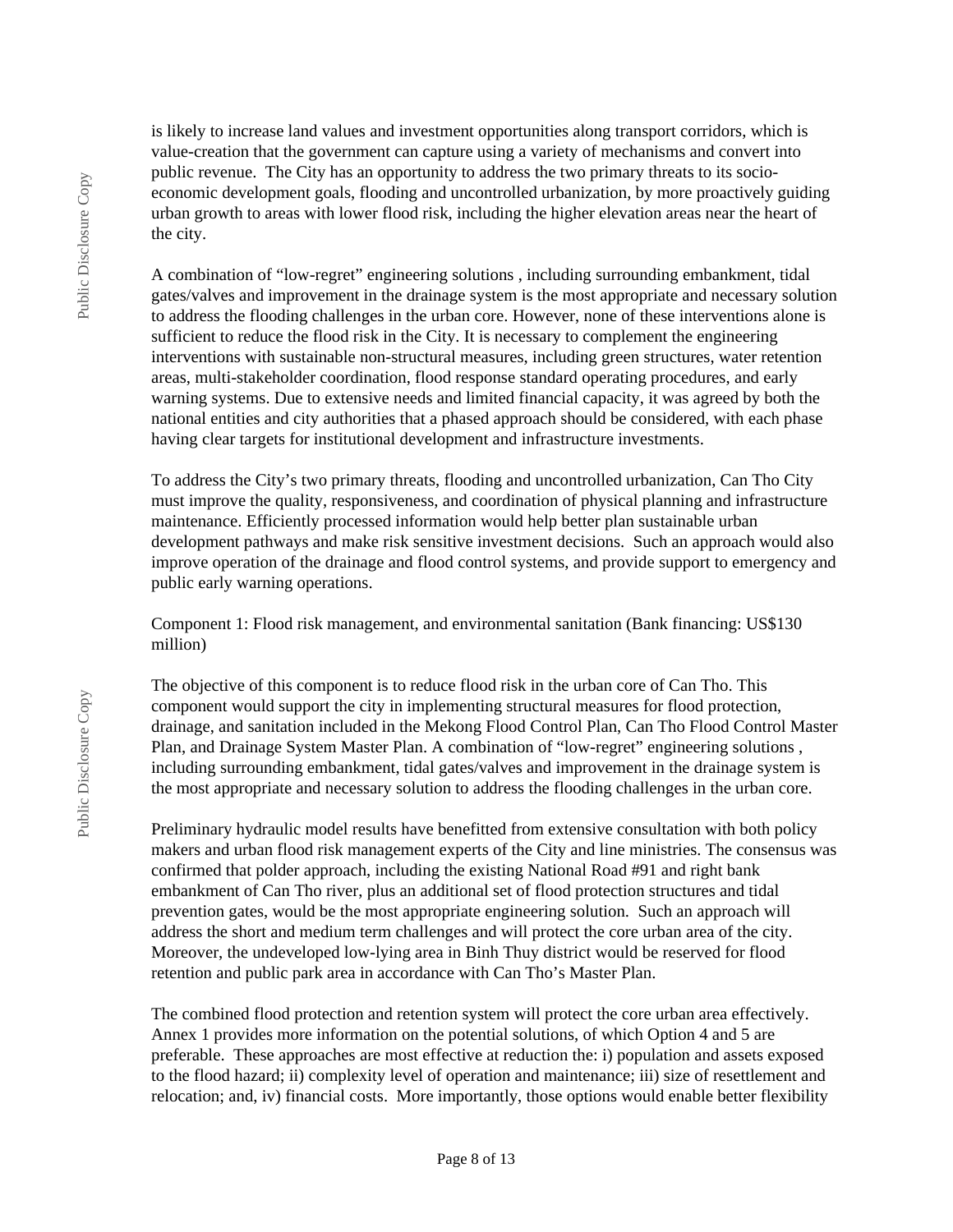in adapting to the future uncertainties caused by climate change, rapid urbanization and land subsidence. Once the investment approach is confirmed, an in-depth analysis, including detailed hydraulic modelling, as well as cost-benefit and multi-criteria analyses, is required to further analyze Options 4 and 5.

• Sub-Component 1.1: Priority Flood Control Investments in Urban Core (Ninh Kieu and Binh Thuy districts). A limited polder approach with combined-use road allows for a flexible and cost effective approach. The Hoang Na road, under Component 2, runs across the city, and aims to increase the connectivity from the urban core in the east to the under-developed university area in the west. This road system can function as a flood protection structure to prevent the overflow from Binh Thuy and Cai Khe canals. As a result, the core urban area would be protected from flooding, while the impact of higher water levels outside the protected area would be reduced. The design of the level of flood protection, especially for the combined function Hoang Na road, needs to be considered. In addition, two tidal sluice gates on the Binh Thuy river and Cai Khe canal would better manage the water level in the mouth of both the Binh Thuy river and Cai Khe canal before entering into the core urban area.

• Sub-Component 1.2: Drainage and Waste Water Systems: Many parts of the existing sewer system in the urban core is very old (over 40 years), and the capacity of the system has been substantially reduced over time. Moreover, the City faces challenges due to tidal intrusion in its canal network. In addition, the City still faces serious issues with disposal of solid waste and industrial waste in its canal network. This component will finance the rehabilitation and improvement of canal, drainage and sanitation infrastructure and associated management systems. Based on further development of the city's hydraulic model, the highest impact investments will be selected.

• Sub-Component 1.3: Planning and operation of the city integrated flood risk management system. Currently, there is significant fragmentation and overlap in managing and operating the flood risk management system among the key authorities. This lack of clarity makes it challenging to effectively plan, implement, and operate the flood risk management system in Can Tho. Improved flood risk management systems will help the city develop: i) improved protocols in operating the city flood control and drainage systems in case of emergency (high tide, river flood discharge, etc.); ii) clearer responsibilities of the key agencies, including DARD, DoC and Water Drainage and Supply Company, in managing and operating the city flood control and drainage systems; iii) an operations  $\&$  maintenance (O $\&$ M) funding framework for the systems; and iv) a coordination protocol between the City and other Mekong provinces for integrated river basin management, and to share information and enhance flood early warning.

Component 2: Urban corridor development (Bank financing: US\$113 million)

The objective of the transport investments is to increase regional connectivity and encourage new urban development in the less flood prone area of Cai Rang. This component will support the city in implementing priority transportation investments identified in the city's Transport Master Plan (2013) and approved SEDP (2013). Three road links will be financed, including: i) the Quang Trung bridge crossing the Can Tho River; ii) the Tran Hoang Na Road, including NH1 side roads from Tran Hoang Na to IC3 intersection ; and iii) the Cach Mang Thang Tam to PR 918/Bui Huu Nghia road. The last of these road links will serve the dual purpose of providing flood protection for the urban core.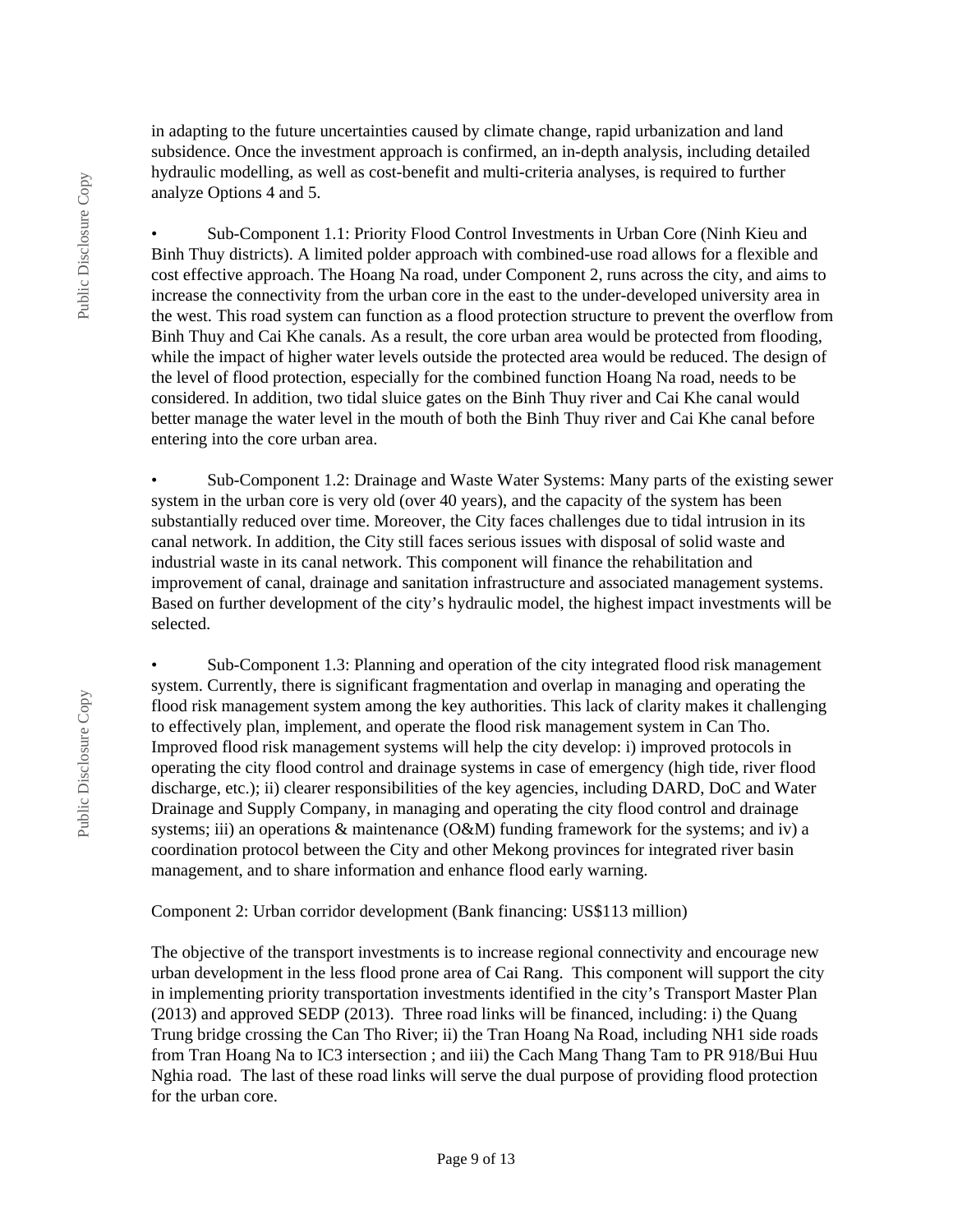This project will affect about 3,300 households, 1,400 of which would need to be relocated. A resettlement site of about 40 ha has been identified in An Binh ward, Ninh Kieu district, to accommodate relocation needs of about 1,250 households currently living in Ninh Kieu district. For other districts, there are land plots available in existing residential or resettlement areas which can be bought for relocated people. This component will cover these costs.

• Sub-Component 2.1: Quang Trung bridge crossing from Ninh Kieu to Cai Rang: The rationale for enhancing this urban corridor is to promote a strong link between the existing urban core and the Cai Rang district, which is planned to be the biggest growth area between now and 2030 (growth from current 80,000 population to 400,000). The project would support a doubling of the capacity of the bridge (proposed bridge is a second unit of a twin bridge, of which the first unit of 11m width was built in year 2005) and capacity to plan for higher density, inclusive development in Cai Rang (under component 3). The proposed bridge would be about 870m in length, including the 480m of bridge and 390m approaching road section. There is a bottle neck because the road has a width of 40m on one side and 56m on the other side that would also need to be addressed. The bridge width would be 11m, consistent with the existing bridge.

• Sub-Component 2.2: Tran Hoang Na road and bridge: The rationale for this link is to provide connectivity from the new city bus terminal to the city center and is expected to share traffic with other roads like Quang Trung bridge, NH91b. It is also expected to relieve the traffic jam that occurs during flood episodes. Finally, the road would also help to reduce traffic at the IC3 intersection where two existing bridges (Quang Trung and Hung Loi) are now joining to this intersection. This corridor would connect the city center starting from Nguyen Van Cu, crossing 3/2 road, 30/4 road and end at National Highway 1 near an inter-provincial bus terminal, which is under construction. The proposed road would be 3.5 km long including a bridge of about 594m crossing the Can Tho river. Side roads along NH1A will facilitate the connection of Tran Hoang Na road to bus terminal and to NH1A. The solutions for ensuring not only smooth traffic but also road safety will be carefully studied and confirmed. The feasibility study and design will be financed by city budget and is expected to be commenced by mid of June, 2015.

• Sub-Component 2.3: Cach Mang Thang Tam- Nguyen Van Link: The rationale for the proposed road is to provide access to a planned university complex, sport center, new resettlement areas, and LIA areas along the road to commercial areas of the city. In addition, it is expected to serve as a ring road section to help the connection with other provinces like Hau Giang, Soc Trang, Bac Lieu, Ca Mau, and HCMC so that traffic, especially freight traffic, can bypass the city without going through the city center. The proposed 5.3 km road will start at Cach Mang Thang Tam road, crossing Vo Van Kiet road, NH91B/Nguyen Van Linh and end at provincial road 918/Bui Huu Nghia road. This road link would be dual purpose and serve as a key portion of the flood risk management investments to protect the urban core. The width of the road is proposed to be 40m, pending the finalization of the FS/basic design and DD.

• Sub-Component 2.4: Transport systems management and feasibility: This sub-component would support i) a study on establishment of Public Transport Authority; and ii) preparation of a pilot bus rapid transit (BRT) corridor for the city. This activity is an opportunity for the city to utilize the concept of transit oriented development (TOD) and pedestrian oriented design (POD) guiding land use planning and development along integrated transport corridors. The proposed Quang Trung bridge could create an excellent candidate for a mass transit corridor along Vo Van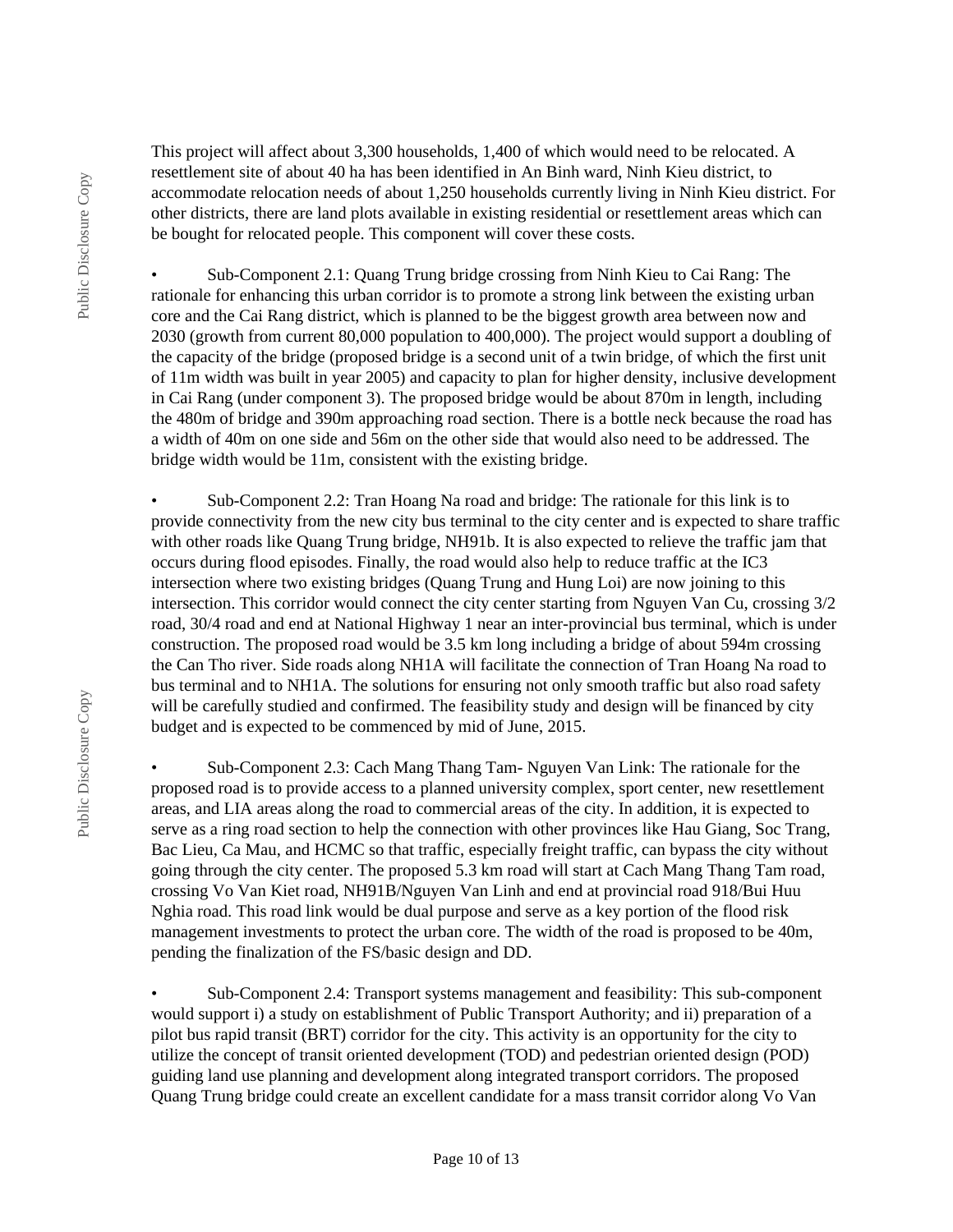Kiet – Quang Trung bridge – Vo Nguyen Giap corridors. The corridor will be about 20km long with good conditions for a BRT corridor as it is connecting the international airport to the existing city core in the north to new development area in Cai Rang in the south of Can Tho river, and it has good physical features (width, median etc.) as required for a BRT route.

Component 3: Management systems to improve spatial planning, flood risk management and transport (Bank financing: US\$7 million):

The objective of this component is to build management systems to improve spatial planning and flood risk management, while also supporting the development of a transport management system (US\$7 million). This component would also support project management, including administrative oversight, monitoring and evaluation, monitoring and works and contracts.

As urban populations and vulnerability grow, managing urban growth in a way that fosters cities' resilience to natural hazards and the impacts of climate change becomes an ever-greater challenge that requires detailed, up-to-date geographic data of the built environment. To meet this challenge requires innovative, affordable, precise, open, and dynamic data collection and mapping processes that support management of urban growth and disaster risk.

• Sub-Component 3.1: City-Level Geospatial systems for urban development and flood risk management. Currently in Can Tho, detailed area plans that provide guidance on infrastructure development are paper-based. This slows the planning process, makes enforcement of construction permitting less transparent and effective, and hinders the efficient sharing of information across departments. Moreover, it makes it difficult to integrate flood risk data into development analysis and decision-making at the neighborhood scale.

This sub-component will create usable information through community mapping techniques, to build applications and tools that inform decision making, and to develop the networks of trust and social capital necessary for these efforts to become sustainable. In addition, hardware, software, equipment and surveying services necessary for establishment of the GIS will be acquired. The new system will include data on public and private assets, technical infrastructure (e.g., drainage/ wastewater networks, water utility infrastructure, electricity supply lines, etc.), as well as transportation and groundwater monitoring data in order to facilitate the overlay of flood risk data. Support to IT skills development will be provided to all City agencies to ensure the regular update and maintenance of information are put into place. This activity will coordinate closely with the World Bank-funded Mekong Adaptation Program currently under the preparation.

• Sub-Component 3.2: Information system for planning and operation decisions: Two separate monitoring networks will be established for canal water quality and land subsidence management, respectively. Support will also be provided to establish a risk sensitive spatial planning system, including data collection, flood modelling, detailed flood hazard mapping, exposure data analysis, and risk mapping. This platform will also support post-flooding damage and loss assessments.

An information system for emergency response and early warning will help the city improve the operation of flood control and drainage systems. To ensure effectiveness and sustainability, the involvement of community and local stakeholders will be central, particularly in order to improve "last mile" early warning efficacy. The processed information would be accessible by relevant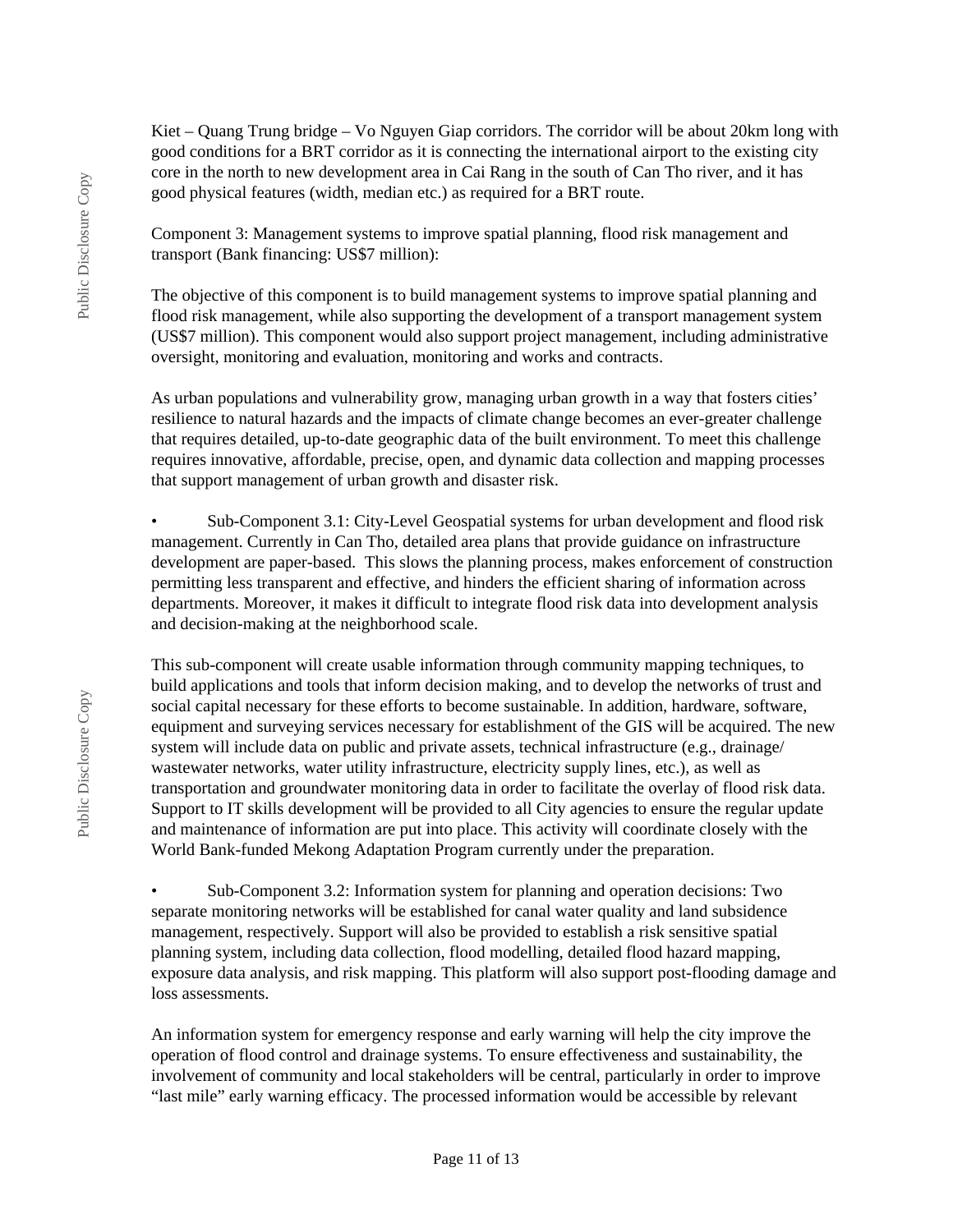agencies and the public to provide support to emergency and public early warning operations. In addition, the system would be used as a media channel to raise public awareness on flood risk and solid waste management.

### **IV. Safeguard Policies that might apply**

| <b>Safeguard Policies Triggered by the Project</b> | Yes                       | N <sub>0</sub>            | <b>TBD</b> |
|----------------------------------------------------|---------------------------|---------------------------|------------|
| Environmental Assessment OP/BP 4.01                | ×                         |                           |            |
| Natural Habitats OP/BP 4.04                        | ×                         |                           |            |
| Forests OP/BP 4.36                                 |                           | ×                         |            |
| Pest Management OP 4.09                            |                           | ×                         |            |
| Physical Cultural Resources OP/BP 4.11             | ×                         |                           |            |
| Indigenous Peoples OP/BP 4.10                      |                           | ×                         |            |
| <b>Involuntary Resettlement OP/BP 4.12</b>         | $\boldsymbol{\mathsf{x}}$ |                           |            |
| Safety of Dams OP/BP 4.37                          |                           | ×                         |            |
| Projects on International Waterways OP/BP 7.50     | ×                         |                           |            |
| Projects in Disputed Areas OP/BP 7.60              |                           | $\boldsymbol{\mathsf{x}}$ |            |

### **V. Financing (in USD Million)**

| <b>Total Project Cost:</b>                            | 310.00 | Total Bank Financing: | 250.00        |  |
|-------------------------------------------------------|--------|-----------------------|---------------|--|
| Financing Gap:                                        | 0.00   |                       |               |  |
| <b>Financing Source</b>                               |        |                       | <b>Amount</b> |  |
| BORROWER/RECIPIENT                                    |        |                       | 60.00         |  |
| International Bank for Reconstruction and Development |        |                       | 0.00          |  |
| International Development Association (IDA)           |        |                       | 250.00        |  |
| Total                                                 |        |                       | 310.00        |  |

### **VI. Contact point**

### **World Bank**

| Marc S. Forni                  |
|--------------------------------|
| Senior Disaster Risk Managemen |
| 473-9275                       |
| mforni@worldbank.org           |
|                                |

| Contact: | Hoa Thi Hoang        |
|----------|----------------------|
| Title:   | Sr Urban Spec.       |
| Tel:     | $5777 + 248$         |
| Email:   | hhoang@worldbank.org |

### **Borrower/Client/Recipient**

| Name:    | Can Tho City People's Committee |
|----------|---------------------------------|
| Contact: | Le Hung Dung                    |
| Title:   | Chairman                        |
| Tel:     | 07103754084                     |